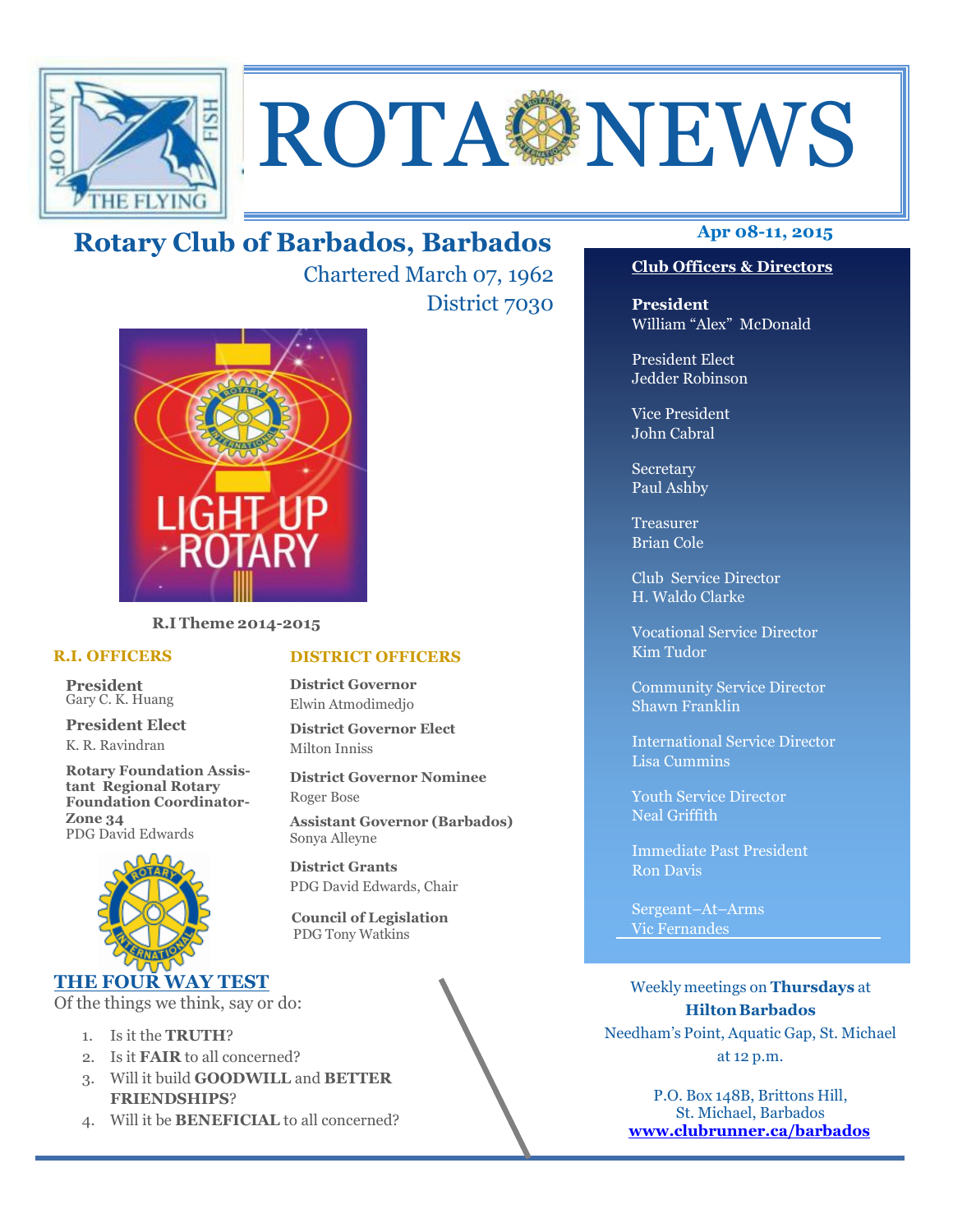### **THE ROTARY CLUBS OF BARBADOS WELCOME ALL VISITING ROTARIANS AND GUESTS TO THE 2016 DISTRICT CONFERENCE**

#### **April - Magazine Month**

**This is a Limited Edition of the Rota News - "The 2015 District Conference Special"** 

#### **Headliners of the Conference**







DG District Governor Elwin Atmodimedjo, District Governor Elect Milton Inniss, District Governor Nominee Roger Bose and DGNN (District Secretary) Waddy Sowma

**A reflection on the 23rd Rotary District 7030 PETS, Assembly & Conference– April 08-11, 2015 in Suriname by President William A. McDonald** 



**The Official Opening of the District 7030** District Conference was on Thursday April 09<sup>th</sup>, and began with a bus ride through Paramaribo

to the centre of town to the magnificent Basilica of St

Peter and St Paul , where delegates were treated to some light refreshments prior to the official opening. And what an opening, it underscored the fact that ceremonies such as these are best done

when they are simple, respectful and most of all punctual manner! The ceremony started exactly on time at 7:00 p.m.

The Master of Ceremonies effortlessly conducted the opening in both English and French, Surinamese are mostly multi lingual and therefore they all understood the English portion of the ceremony. The highlight of the ceremony was the raising of the flags of the representative states in District 7030. We were all enthralled as one of Suriname's leading female



 corporate Suriname and guests were delighted! singers flawlessly sang every single one of the anthems, it was truly a beautiful moment captured in a very beautiful space the ceremony ended exactly one hour later  $-$  on time. This set the tone of the timing of the rest of the conference. The delegates then moved next door to the De Surinaamsche Bank, the oldest bank in Suriname (150 years old) the "brasa" event was a success! Delegates were greeted to drumming and dancers welcoming them to the event, each drummer and dancer combination represented one of the ethnicities in Suriname, the event was heavily supported by

#### **HIGHLIGHTS OF THE DISTRICT CONFERENCE SURI-NAME - APRIL 08-11 (Cont'd)**

The Conference for the District 7030 started on Friday April  $10<sup>th</sup>$ with opening comments from RI Presidents representative Dominique Dubois. A packed agenda then followed, covering a number of very interesting topics such as ClubRunner data mining, **working with the autistic child, Rotarian Tracey would have shone at this event, as her presentations to this club are on par with these deliveries!** The conference also discussed giving to the Rotary through a very powerful talk by PDG Laura Quentrall - Thomas, membership update – where we heard that the District was well on its way to meeting its growth targets despite the fact that some clubs had done a "house cleaning" of its membership rolls, in the next three months we should be able to add 20 new members in the District to meet the targets that we have set ourselves. The RCoB received a **District Recognition Award** for its commitment to working with people with autism. This award was widely shared in the District.

The evening was spent experiencing a Cultural Event at Sana Bu-



daya, a place which celebrated the Javanese influence in Suriname. The highlights of the evening were the cultural presentations and food. There was art and



tion!



craft on display and for purchase and fellowship was on point. The pinnacle of the night, however was the magnificent fireworks display that **that the state of the evening**, the display lasted 15 **Minutes at least and would have** rivalled the Sandy Lane New Year's display in relation to beau-



On Saturday the conference started on time again and again covered a number of key presentations covering: grants, the disaster relief fund among others. Key presentations were on the financial stewardship of PDG Herve, and an extremely engaging presentation on RYLA by the RYLA District Governor. The assembly then went into the business side of the conference when it

was asked to support the adoption of the financial statements presented by PDG Herve, and to confirm the appointment of Rotarian Waddy Sowa as DGND (district governor nominee desig-



nate).

Both resolutions were passed and adopted.

#### **MEETING DETAILS - Thursday April 09 SAA - PP Vic Fernandes**

- Attendance 44%
- **Raffle \$74.00**
- **Winner PP Jerry Ishmael**
- **Fines \$156.00**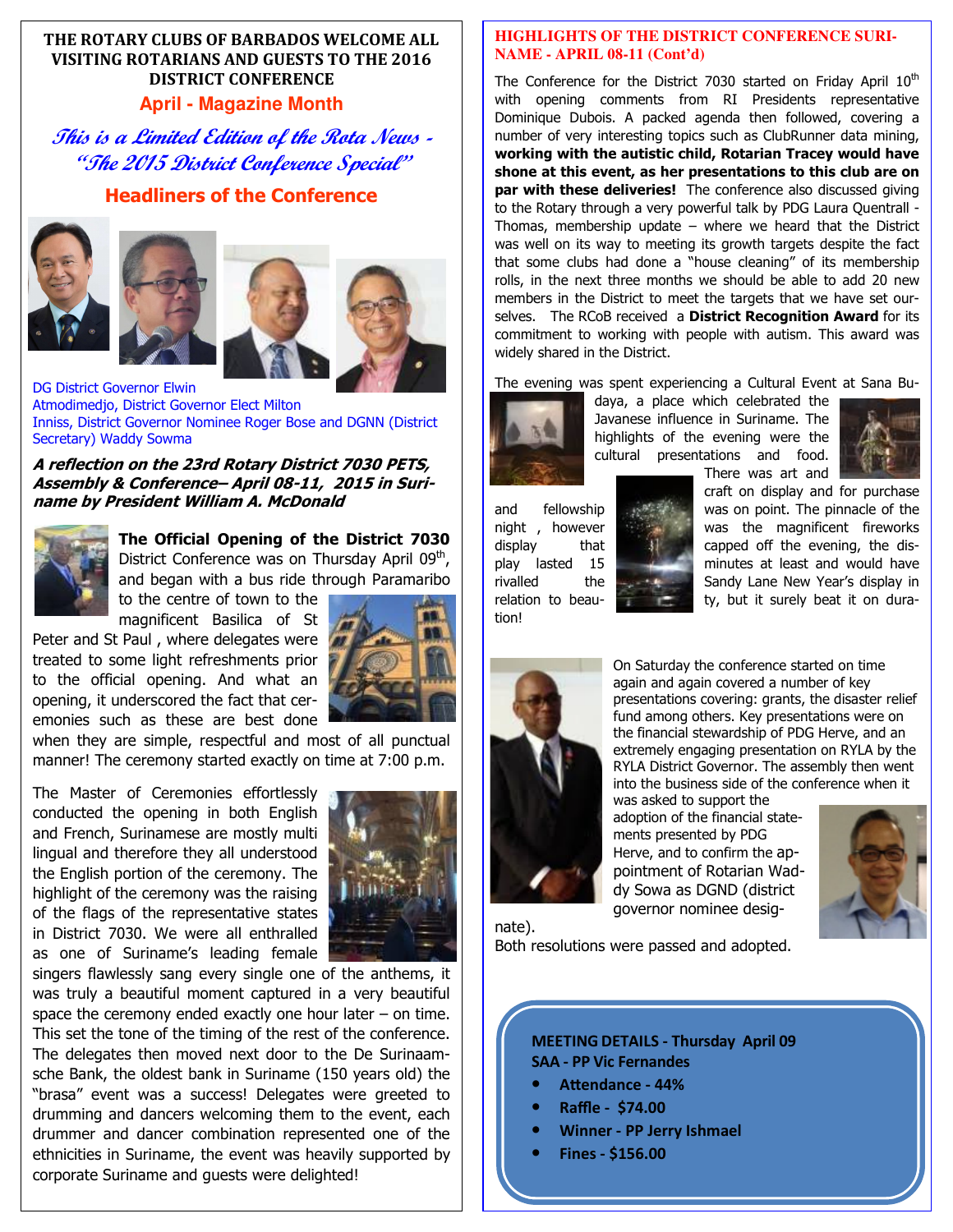#### **HIGHLIGHTS OF THE DISTRICT CONFERENCE— SURINAME APRIL 08-11, 2015, (Cont'd)**

The club was again awarded a District Governors Citation, this citation was widely shared among all clubs in the district for their passion for the community. A feature of the



last day was the very passionate and moving speech that RI President Representative Dominique Dubois gave to the assembly, she emphasised that Rotary is about us, making a difference to one person at a time.



Coming to the end of the day team Barbados delivered a top class video on Barbados as seen from the air (via drones) it was truly beautiful and surely must have inspired the over 50 early registrations (paid) that were made there and

then to come to Barbados in April 2016.

The closing ceremony again lived up to the very high standards that the Clubs in Suriname had set from the outset. Delegates were carried to a large warehouse complex belonging to the Chamber of Commerce, where a warehouse was transformed into a space that would hold the 500+ Rotarians, guests and partners that were attending. The theme was a 70's and 80's celebration.

At the closing the RCoB was awarded best club focussing on special needs and Autism. This award is to be considered very prestigious as only two awards of this kind were awarded, one to the RCoB and the other "club of the year" to RCO Paramaribo residence.



Both clubs were given a physical award and USD 3,000 to be spent to their special causes. We are very proud to have accepted the award for the work that the club is doing for the school house for special needs, and reflects the hard work that the club is doing as a whole, but in particular PP Ron Davis and PDG David Edwards.

Afterwards a super old time fete was had by all. We arrived home tired but fulfilled.

Barbados is hosting the 2016 Conference, April 20-23 and we have a year to make it a truly great one.

THANK YOU TO OUR GRACIOUS HOSTS IN SURINAME!!







**Handing over?** 









**The incoming Presidents - A Chance to get to meet them as you visit the other Clubs next week - Jedder Robinson - Farid Mansour - West & John Williams - South** 

**Part of our Delegation before the Opening Ceremony**